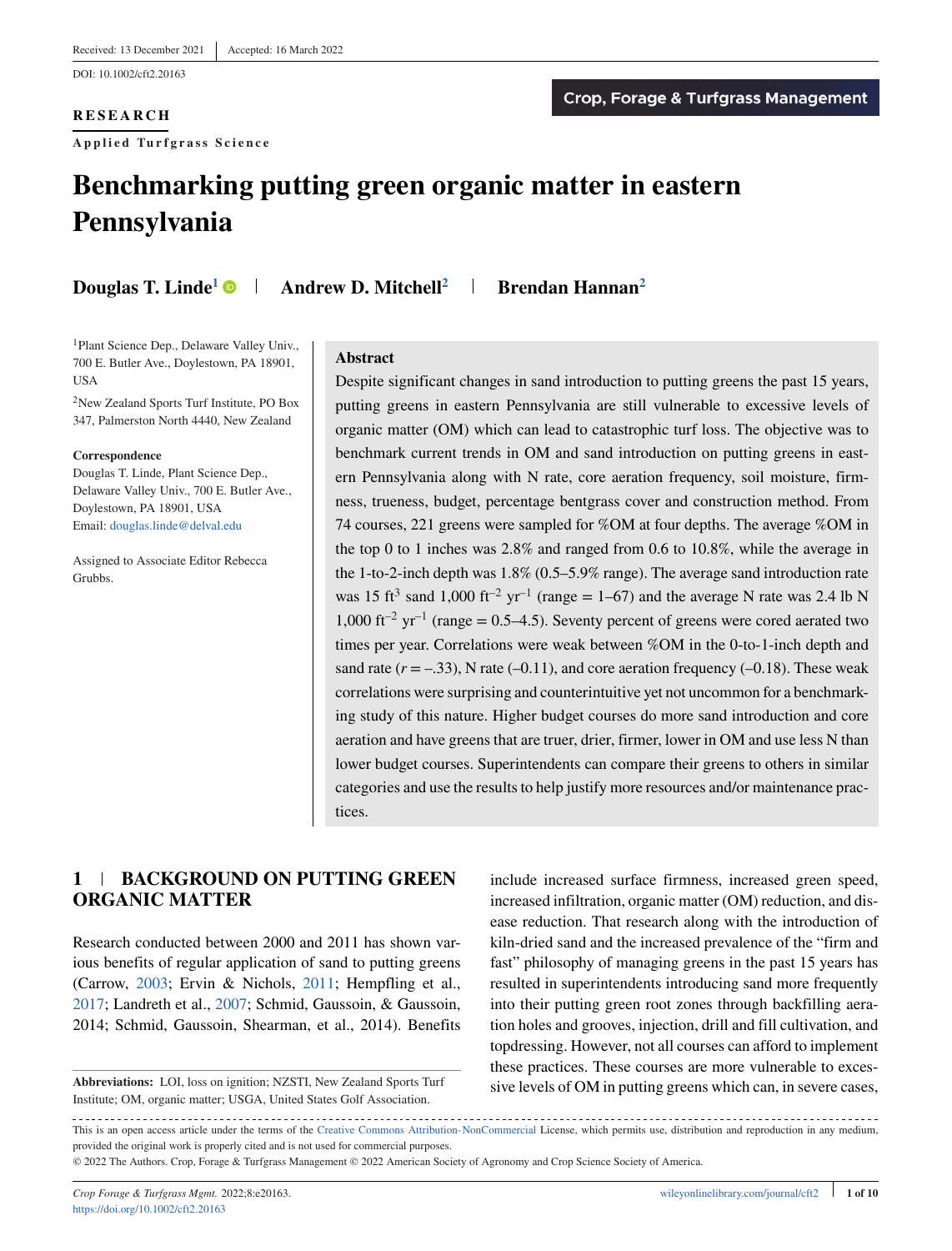#### **TABLE A** Useful conversions

| <b>To convert Column 1 to</b><br>Column 2, multiply by | Column 1<br>suggested unit | Column 2 SI<br>unit                     |
|--------------------------------------------------------|----------------------------|-----------------------------------------|
| 0.304                                                  | foot, ft                   | meter, m                                |
| 2.54                                                   | inch                       | centimeter.<br>cm $(10^{-2} \text{ m})$ |
| 0.405                                                  | acre                       | hectare, ha                             |
| $0.405 \times 10^{3}$                                  | acre                       | square meter,<br>sq m                   |
| 0.929                                                  | 1,000 square feet          | square meter,<br>sq m                   |
| 454                                                    | pound, lb                  | gram, g                                 |

lead to rapid turf decline and even death during periods of high temperature and high moisture (Carrow, [2003;](#page-9-0) Landreth et al., [2007;](#page-9-0) Moeller & Lowe, [2016\)](#page-9-0). Golf courses in the eastern region of Pennsylvania are prone to this type of catastrophic turf loss on greens and in 2016 at least two courses experienced it (D. Linde, personal communication, 1 Oct. 2016). Conversely, there have been reports from a U.S. Golf Association (USGA) agronomist and superintendents from eastern Pennsylvania (D. Linde, personal communication, 1 Dec. 2015) that some superintendents may be introducing too much sand which is leading to other problems such as surface instability and poor moisture and nutrient retention.

A common recommendation since approximately 2004 is to keep the %OM in the upper rootzone of the putting green below 3–4% by affecting 15–20% of the surface each year with core aeration and incorporating  $40-50$  ft<sup>3</sup> of sand 1,000 ft<sup>-2</sup> yr<sup>-1</sup> (Moeller & Lowe, [2016;](#page-9-0) O'Brien & Hartwiger, [2003\)](#page-9-0). The authors stated that OM levels above 4% are cause for concern. However, taking a scientific approach to managing OM can be frustrating because of variables that affect OM data such as sampling and laboratory methods (Moeller & Lowe, [2016;](#page-9-0) Vermeulen & Hartwiger, [2005\)](#page-9-0). Today, there still is no standard sampling and laboratory method for testing OM in putting greens and is one reason why OM data has much variability.

From 2006 to 2008, Schmid, Gaussoin, & Gaussoin [\(2014\)](#page-9-0) conducted a benchmarking study of OM and cultural practices on 308 putting greens from 104 golf courses from 15 states, not including Pennsylvania. Since that survey, there has been significant changes in sand introduction to putting greens. In 2013, a similar benchmarking study was conducted by the New Zealand Sports Turf Institute (NZSTI) on 150 putting greens from 52 courses across New Zealand (D. Linde and B. Hannan, personal communication, 24 Dec. 2015). Although data from that study have not been published, that study was part inspiration for the current study. Since 2004, the NZSTI has conducted multiple putting green benchmarking studies across New Zealand (Linde, [2005;](#page-9-0) Linde et al., [2011;](#page-9-0) Linde et al., [2017\)](#page-9-0).

#### **Core Ideas**

- ∙ Higher budget golf courses do more sand introduction and core aeration.
- ∙ Higher budget golf courses have greens that are truer, drier, firmer, lower in organic matter and use less N.
- ∙ Seventy percent of putting greens had organic matter levels less than the standard recommendation of 3-4%.
- ∙ The top inch of the greens had the highest organic matter which averaged 2.8% and ranged from 0.6 to 10.8%.
- ∙ Superintendents can use the results to justify more resources and/or maintenance practices.

Despite significant changes in sand introduction to putting greens the past 15 years, golf courses in eastern Pennsylvania are still vulnerable to excessive levels of OM which can, in severe cases, lead to catastrophic turf loss. In addition, there are anecdotal reports that too much sand introduction can lead to other problems. The objective of this study was to benchmark current trends in OM and sand introduction on putting greens in eastern Pennsylvania along with other variables that may influence OM including N rate, core aeration frequency, soil moisture, firmness, trueness, budget, percentage bentgrass cover, and construction method. From this study, superintendents will have more insight on the ideal range for OM and can see how their greens and practices compare to the benchmarked greens. In addition, superintendents can use the data to justify funds for additional materials and equipment, to justify more or less surface-disrupting practices, and to have more confidence in making a change in their management practices.

# **2 HOW WERE GREENS BENCHMARKED**

From 2016 to 2021, putting greens were sampled by the same scientist primarily between July and mid-August of each year. This time period was chosen because during that period greens in eastern Pennsylvania are most susceptible to catastrophic turf loss due to high OM and sand introduction is minimal. One goal of sampling was to sample greens from a wide variety of operating budgets, construction methods, and grass species composition. Another goal was to sample greens from courses of members of the Philadelphia Association of Golf Course Superintendents (PAGCS) and the Pocono Turfgrass Association (PTA) which supported the study.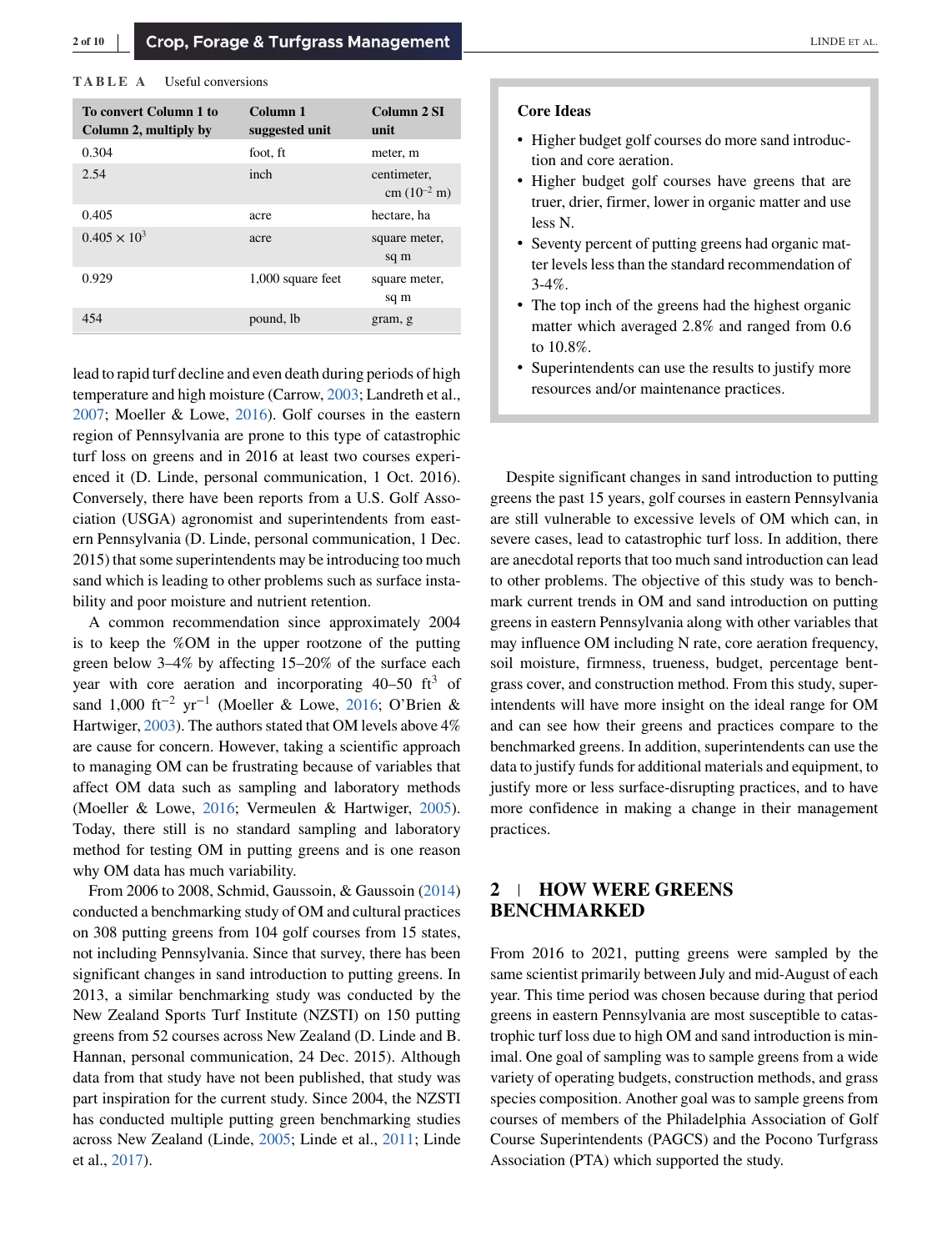Three greens from each course were sampled for OM. For most courses, greens were selected by the superintendent and included what they thought were their best, average, and worst performing greens. Eight core samples, each 0.75 inches in diameter, were taken from each green with a "T-style" core sampler. Sample locations were across the entire green at least 12 ft apart as to include eight sections of the green. While in the core sampler, each core was sliced with a knife into four sections based on the depth from the surface (0–1 inch from the surface, 1–2 inches, 2–3 inches, and 3–4 inches). The verdure was removed from the top section using a knife and cutting board. All thatch and mat were left on the core. Each section was composited by depth into the appropriate sample bag so that eight subsamples of each depth were in each bag. Each green, therefore, had four composited samples (by sampling depth) that were air-dried and then sent to Penn State University's Agricultural Analytical Lab to be tested for percentage soil OM by the loss on ignition (LOI) test (Schulte & Hoskins, [2011\)](#page-9-0). Before conducting the LOI test, samples were prepared according to the standard protocol for all soils which included drying at  $37 \text{ }^0C$ , disaggregation (breaking up soil clumps) using a stainless steel hammer mill, and then passing each sample through a 0.08-inch (2-mm) sieve (no. 10) (J. Spargo, Penn State lab manager, personal communication, September 2018). The LOI test was conducted on the material passing the 0.08-inch (2-mm) sieve.

Immediately after collecting core samples from a green, surface firmness and moisture content were measured about 1 inch from each sample location. One drop of a 5 lb (2.25 kg) Clegg hammer was used to measure surface firmness. A Field-Scout TDR 150 (Spectrum) soil moisture meter with 3-inch probes was used to measure soil moisture. Surface trueness was assessed using the bobble test as described by Linde et al. [\(2017\)](#page-9-0). For the bobble test, at least three balls at a minimum of three locations on the green were rolled about 8 ft from the evaluator's hand. The amount of ball bobbles and snaking in the last 3 ft of roll were visually observed and given a rating between 1 and 10 where  $1 =$  many bobbles and much snaking,  $5 =$  some bobbles and snaking,  $9 = 1$ bobble or snake, and  $10 =$  no bobbles or snaking. A bobble was defined as a vertical deviation of the ball while it rolled. Snaking was defined as a lateral deviation of the ball from its intended path. To get an estimate of the grass composition of each green, percentage creeping bentgrass cover for the entire green was visually estimated. Putting greens in eastern Pennsylvania contain two grass species, creeping bentgrass (*Agrostis stolonifera* L.) and annual bluegrass (*Poa annua* L.). If a green was not 100% bentgrass, then the remainder of the green was annual bluegrass. Other data such as core cultivation frequency (corings per year), green acreage, sand introduced per year, N per year, sand dustings per year, construction method and operating budget category were collected through communication with the superintendent. Construction methods included USGA specification, California-style, and sand-capped. Sand-capped greens were those built with native soil and then topdressed with a predominantly sand mixture over many years that resulted in the top 3–6 inches of the green consisting of a sand-based soil. Superintendents chose which category their annual 18-hole maintenance operating budget fell (*<*US\$500,000; \$500,000–\$1,000,000; or *>*\$1,000,000).

## **3 RESULTS AND DISCUSSION**

A total of 74 courses (221 greens) were tested from 2016 to 2021. Of the 74 courses, 64 (86%) had superintendents that were members of the PAGCS and the PTA. Most courses were within 60 mi of Philadelphia or Scranton, PA. Comparisons were made using descriptive statistics and correlation coefficients using SPSS software. Pearson's correlation coefficients were calculated for all variables with numerical data and Spearman's correlation coefficients were calculated for variables with categorical data (Budget). A series of separate multivariate regressions were conducted to investigate the combined effects of management practices (sand rate, N rate, corings, moisture) on each quality metric (firmness, moisture, trueness, %OM 0–1 inch). Only variables that had significant correlations with each other were included in each regression model.

## **3.1 Comparing data with averages and ranges**

Table [1](#page-3-0) lists the descriptive statistics by three categories–all greens, operating budget, and construction method. In general, greens were sampled from a wide variety of operating budgets, construction methods, and percentage creeping bentgrass (see "*n*" values in Table [1](#page-3-0) which represents number greens in each category). A good use of Table [1](#page-3-0) is for superintendents to see how their greens compare to others in similar categories. For example, one superintendent that participated in the study had been aggressively introducing sand into his greens the past few years and asked if he may be doing too much. Plus, he was getting pressure from members to cut back on the amount of surface disruption. The superintendent compared the data from three of his greens to the summary data and decided to cut back on the amount of cultivation and sanding for the next season. Caution should be taken when making comparisons because values are not absolutes and benchmarking studies like this one have much inherent variability.

The 0-to-1-inch depth had the highest %OM for all categories except sand-capped (Table [1](#page-3-0) and Figure [1\)](#page-4-0). The average %OM in the top 0–1-inch for the 221 greens was 2.8% with a range from 0.6 to 10.8%. In their putting green OM study,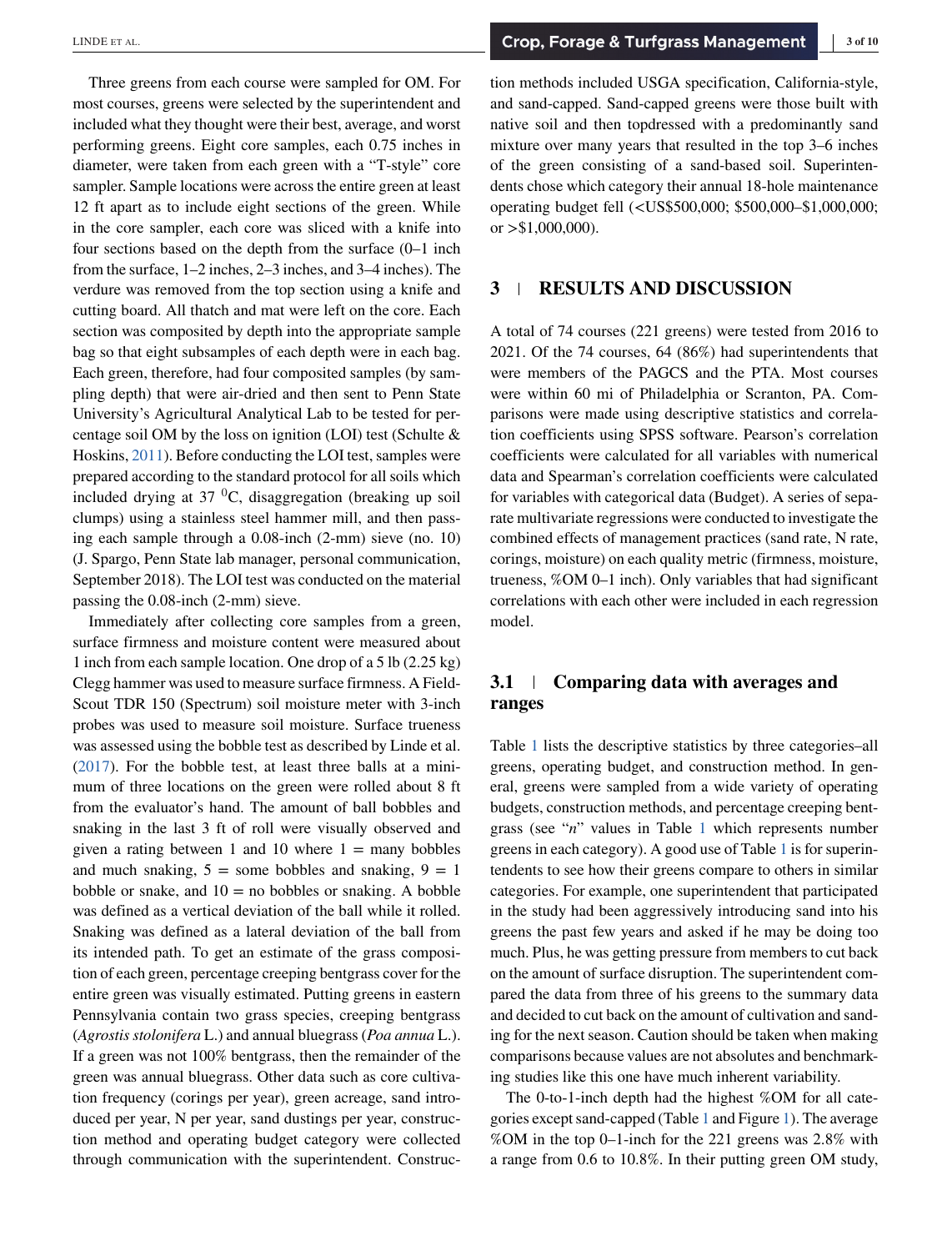Descriptive statistics by putting green category for 221 putting greens from 74 eastern Pennsylvania golf courses from 2016 to 2021 **TABLE 1** Descriptive statistics by putting green category for 221 putting greens from 74 eastern Pennsylvania golf courses from 2016 to 2021 TABLE 1

<span id="page-3-0"></span>

|                                                           |                       | Firmness        | Moisture content |                       | depth, inches  |          | Percentage organic matter by |          |                                                   |                                  |                   |
|-----------------------------------------------------------|-----------------------|-----------------|------------------|-----------------------|----------------|----------|------------------------------|----------|---------------------------------------------------|----------------------------------|-------------------|
| Category <sup>a</sup> $(n)$                               | Trueness <sup>b</sup> | Gmax            | VWC%             | <b>Bentgrass</b>      | $\overline{L}$ | $1 - 2$  | $2-3$                        | $3-4$    | Annual sand rate <sup>c</sup>                     | <b>Annual N</b> rate             | Corings $yr^{-1}$ |
|                                                           |                       |                 |                  | $\mathscr{C}$         |                |          |                              |          | $\mathrm{ft}^3$ s<br>and 1,000 $\mathrm{ft}^{-2}$ | $\rm{lb}$ N 1,000 $\rm{ft^{-2}}$ |                   |
| All greens (221)                                          |                       |                 |                  |                       |                |          |                              |          |                                                   |                                  |                   |
| Avg.                                                      | 7.3                   | $\mathcal{O}$   | 25               | 65                    | 2.85           | 1.84     | 1.51                         | 1.66     | 15                                                | 2.4                              | 1.7               |
| Min.                                                      | 4.0                   | 43              | $\infty$         |                       | 0.60           | 0.46     | 0.00                         | 0.00     | $\overline{\phantom{a}}$                          | 0.5                              | $0.0\,$           |
| Max.                                                      | 9.0                   | 88              | 45               | 100                   | 10.80          | 5.90     | 6.37                         | 7.44     | 67                                                | 4.5                              | 4.0               |
| Budget 1 (85)                                             |                       |                 |                  |                       |                |          |                              |          |                                                   |                                  |                   |
| Avg.                                                      | 6.6                   | 58              | $\overline{29}$  | 58                    | 3.66           | 2.18     | 1.82                         | 1.91     | $10$                                              | 2.6                              | 1.4               |
| Min.                                                      | 4.0                   | 43              | $14\,$           |                       | $1.09\,$       | 0.49     | 0.13                         | 0.00     | $\overline{\phantom{0}}$                          | 1.5                              | $0.0\,$           |
| Max.                                                      | 9.0                   | $80\,$          | $\ddot{4}$       | $\mathfrak{g}$        | 10.80          | 4.90     | 6.37                         | 7.19     | $\overline{31}$                                   | 4.5                              | 2.0               |
| Budget 2 (79)                                             |                       |                 |                  |                       |                |          |                              |          |                                                   |                                  |                   |
| Avg.                                                      | 7.2                   | $63\,$          | 23               | 63                    | 2.40           | 1.63     | 1.26                         | 1.39     | 15                                                | 2.5                              | $1.8\,$           |
| Min.                                                      | $5.0\,$               | 47              | 12               | $\sigma$              | $0.60\,$       | 0.46     | $0.00\,$                     | 0.00     | $\circ$                                           | 0.8                              | $0.0\,$           |
| Max.                                                      | 9.0                   | 83              | 45               | 100                   | 6.87           | 4.74     | 4.46                         | 4.66     | 34                                                | 4.5                              | 2.0               |
| Budget 3 (57)                                             |                       |                 |                  |                       |                |          |                              |          |                                                   |                                  |                   |
| Avg.                                                      | 8.4                   | $68\,$          | $\Omega$         | 77                    | 2.26           | $1.64$   | 1.40                         | $1.67\,$ | 22                                                | 2.1                              | 2.1               |
| Min.                                                      | $6.0\,$               | 54              | $\infty$         | $\Box$                | 0.90           | 0.50     | 0.15                         | 0.06     | $\overline{\phantom{0}}$                          | 0.5                              | 2.0               |
| Max.                                                      | 9.0                   | 88              | 32               | 100                   | 6.27           | 5.90     | 4.81                         | 7.44     | 67                                                | 4.5                              | 4.0               |
| California (26)                                           |                       |                 |                  |                       |                |          |                              |          |                                                   |                                  |                   |
| Avg.                                                      | 7.4                   | $\mathcal{O}$   | $\overline{21}$  | 83                    | 1.92           | 1.27     | 64.0                         | 0.27     | $\equiv$                                          | 2.7                              | $1.9$             |
| Min.                                                      | $6.0\,$               | $\overline{4}$  | 12               | $50\,$                | 1.09           | 0.70     | $0.00\,$                     | 0.00     | $\overline{ }$                                    | 0.5                              | $0.0\,$           |
| Max.                                                      | 9.0                   | $78$            | $\sqrt{30}$      | $\mathcal{S}^{\circ}$ | 2.87           | 2.03     | 1.34                         | 0.50     | 15                                                | 4.5                              | 2.0               |
| Sand-capped (91)                                          |                       |                 |                  |                       |                |          |                              |          |                                                   |                                  |                   |
| Avg.                                                      | 7.1                   | $\overline{61}$ | $28$             | 48                    | 3.25           | 2.24     | 2.47                         | 3.26     | $16\,$                                            | 2.2                              | 1.6               |
| Min.                                                      | 4.0                   | 43              | 13               |                       | $1.20$         | $1.00\,$ | 0.80                         | 0.60     | $\overline{\phantom{0}}$                          | 0.7                              | $1.0\,$           |
| Max.                                                      | 9.0                   | 82              | 45               | 100                   | 10.80          | 5.90     | 6.37                         | 7.44     | 67                                                | 4.5                              | 2.0               |
| USGA (104)                                                |                       |                 |                  |                       |                |          |                              |          |                                                   |                                  |                   |
| Avg.                                                      | 7.4                   | $63\,$          | $23\,$           | 75                    | 2.73           | 1.64     | 0.93                         | 0.62     | 15                                                | 2.5                              | $1.7\,$           |
| Min.                                                      | 5.0                   | 43              | ${}^{\circ}$     | $10\,$                | 0.60           | 0.46     | 0.13                         | $0.00\,$ | $\mathbf{C}$                                      | 0.8                              | 0.0               |
| Max.                                                      | 9.0                   | 88              | $\Theta$         | 100                   | 10.40          | 4.90     | 4.18                         | 2.80     | 67                                                | 4.5                              | 4.0               |
| Note, n, number of greens; VWC, volumetric water content. |                       |                 |                  |                       |                |          |                              |          |                                                   |                                  |                   |

*Note. n*, number of greens; VWC, volumetric water content.

Note: *n*, number of greens, *y* w., younnent water content.<br>
<sup>a</sup> Budget 1 = Operating budget <US\$500,000 yr<sup>-1</sup>, Budget 2 = \$500,000-1 million yr<sup>-1</sup>, Budget 3 = >\$1 million yr<sup>-1</sup>.<br>
<sup>b</sup>Visual rating (1–10) of amount of aBudget 1 = Operating budget *<*US\$500,000 yr−1, Budget 2 = \$500,000–1 million yr−1, Budget 3 = *>*\$1 million yr−1.

Visual rating (1–10) of amount of bobbling as balls rolled across green (1 = many bobbles, 10 = no bobbles).

'Includes all sand and sand-based materials broadcasted and injected into greens. cIncludes all sand and sand-based materials broadcasted and injected into greens.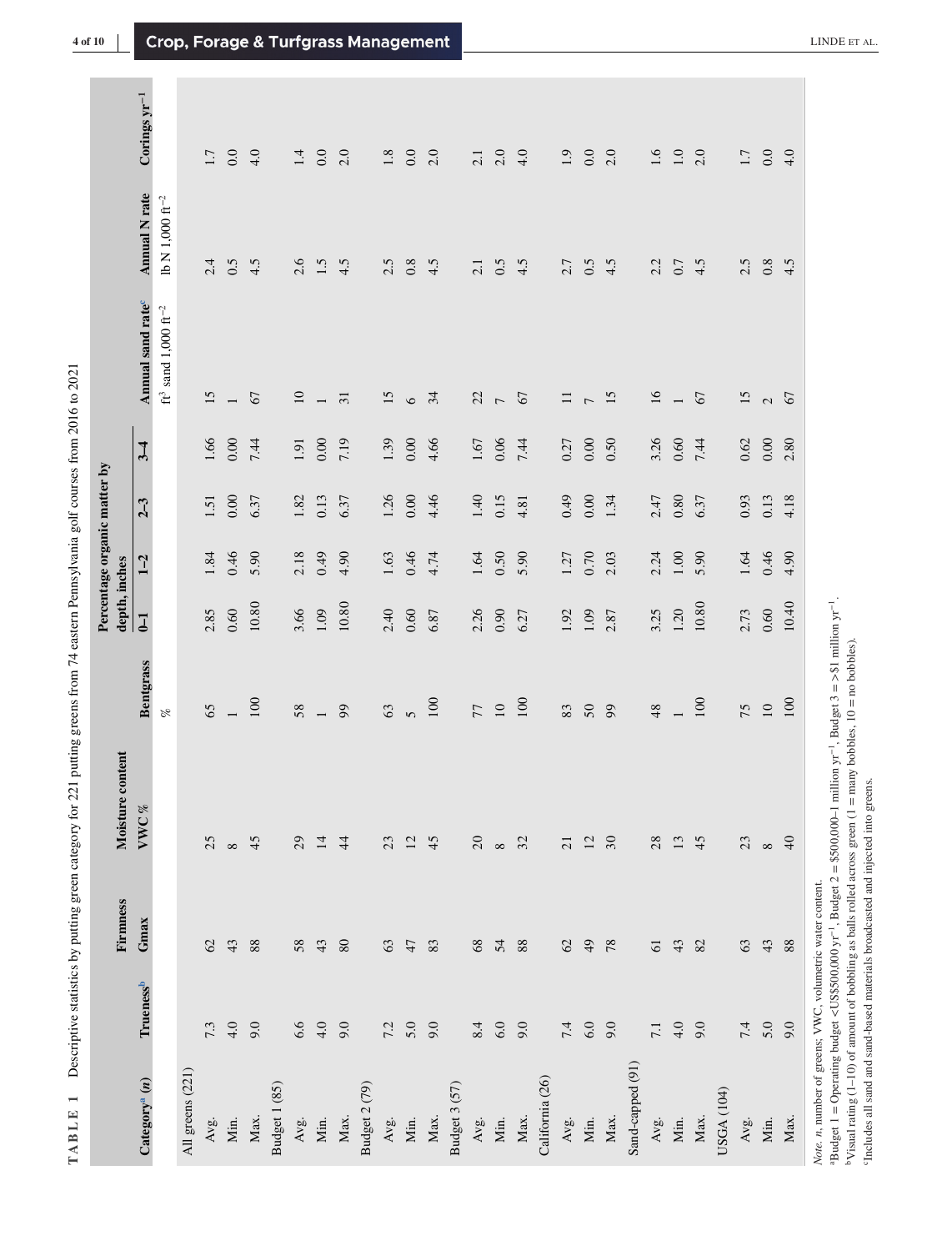<span id="page-4-0"></span>

**FIGURE 1** Percent organic matter by category and sample depth for 221 putting greens in eastern Pennsylvania sampled from 2016 to 2021

McAuliffe et al. [\(2005\)](#page-9-0) sampled 173 sand-based greens from 28 New Zealand golf courses and found the average %OM was 8.2, 4.7, 3.3, and 3.2% for the 0-to-20-mm, 20-to-40 mm, 40-to-60-mm and 60-to-80-mm depths, respectively. In their 2006–2008 benchmarking study, Schmid, Gaussoin, & Gaussoin [\(2014\)](#page-9-0) reported the average %OM from 308 greens across the United States was 3.1% with a range from 1.2 to 8.4%. Their results were similar to the current study despite some differences in the sampling method. Schmid, Gaussoin, & Gaussoin [\(2014\)](#page-9-0) took three 0.75-inch diam. core samples from three greens per course. The verdure was removed, and each sample contained the soil from 0 to 3 inches below the verdure.

To provide further insight into sampling and lab method influence on OM values, eight samples from two eastern Pennsylvania golf courses were split and sent to both the Penn State Agricultural Analytical Lab and the NZSTI lab in 2018. The %OM results from the NZSTI lab were on average 3.3 times higher than results from the Penn State lab. Although the NZSTI sampling method was similar to the current study, the lab preparation of the samples was not. The samples tested by the NZSTI were not sieved to 0.08 inches (2 mm) while the samples tested by Penn State were sieved. Sieving removed some of the undecomposed root mass and thatch. Therefore, sieving was the presumed reason why the NZSTI values were so much higher. From these results, caution should be taken when comparing OM values for putting greens between studies unless sampling and testing methods were identical. Researchers and superintendents should be consistent in their sampling method and use one lab for testing. In addition, the results are evidence that a standardized sampling and testing method for putting green OM is needed.

Sand-capped greens had much higher OM levels in the 2-to-3- and 3-to-4-inch depths compared with California and USGA greens (Table [1](#page-3-0) and Figure 1). The greens in the sand-capped category typically were constructed with native soil before 1970, had 3–5 inches of topdressing gradually applied over many years on top of the original soil which had a much finer soil texture such as a silt loam or clay loam. Also, today's 3-to-4-inch depth in one of those sand-capped greens at one time was the 0-to-1-inch depth. The results of the agronomic practices from previous years were buried deeper each year. One common agronomic practice between 1970 and 1990 was topdressing with a "dirty sand" such as a 6:2:2 (sand/soil/peat) mixture (Zontek, [1980\)](#page-9-0). Since the 1990s, pure sand has become the most common material used for topdressing. In contrast, most of the USGA and California greens in this study were built after 1980 and, starting at the 2-to-3-inch depth, the %OM became low and similar to levels in a new sand-based green (Table [1\)](#page-3-0).

## **3.2 Comparing data with correlations**

Although useful, making comparisons between variables solely on the averages without statistical procedures can lead to false conclusions. Therefore, correlation statistics were used to provide more insight on comparisons between variables (Tables [2](#page-5-0) and [3\)](#page-5-0). Table [2](#page-5-0) lists correlations for various comparisons with an emphasis on the %OM in the 0-to-1-inch depth. That depth is most critical to playability,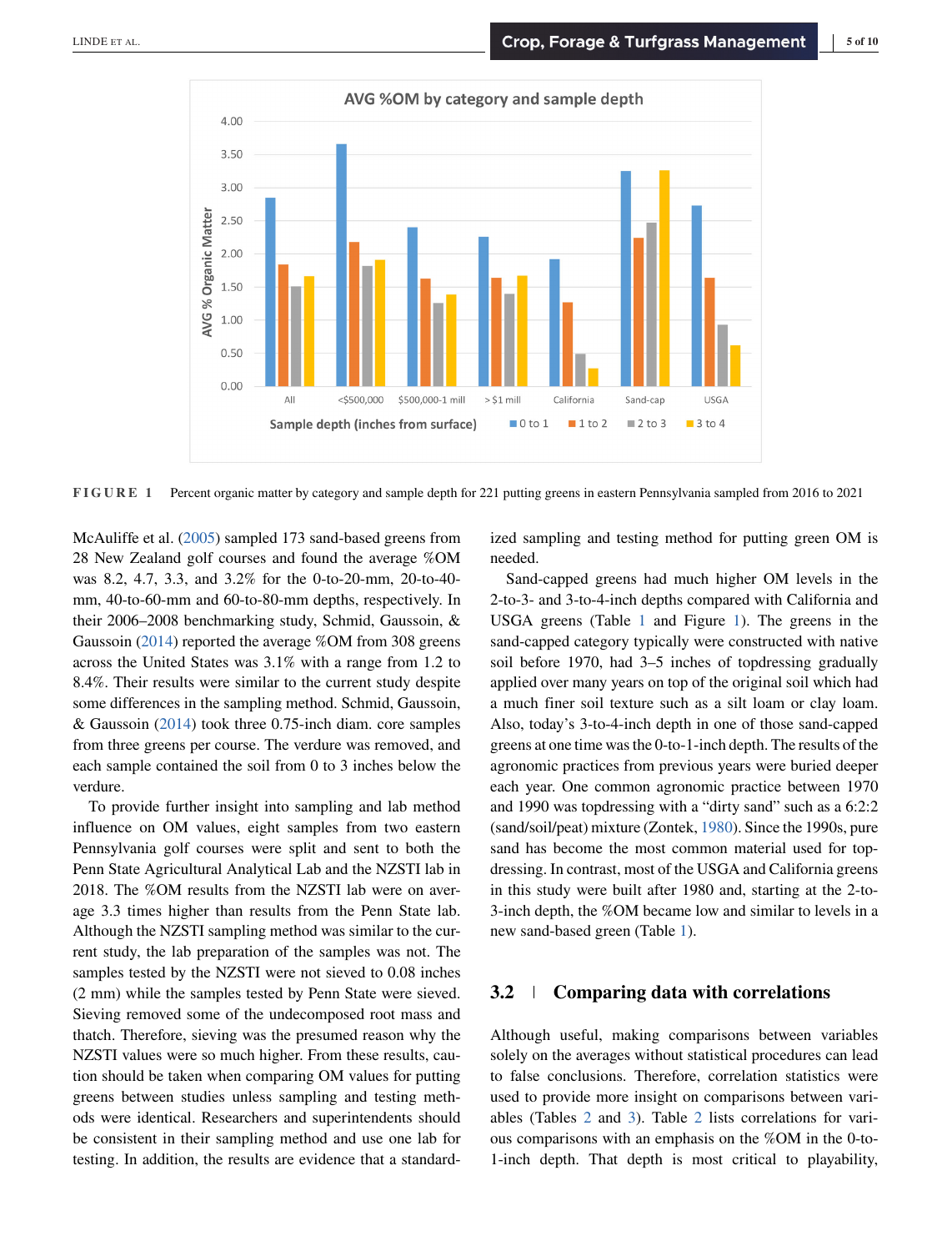<span id="page-5-0"></span>**TABLE 2** Select correlations for putting greens from 74 eastern Pennsylvania golf courses from 2016 to 2021

|                                          |                  | <b>Correlation statistics</b> |                             |
|------------------------------------------|------------------|-------------------------------|-----------------------------|
| <b>Comparison</b>                        | $\boldsymbol{n}$ | r <sup>a</sup>                | <i>p</i> value <sup>b</sup> |
| Firmness vs. trueness                    | 221              | .38                           | .001                        |
| Firmness vs. moisture                    | 221              | $-.52$                        | .001                        |
| Firmness vs. sand rate $yr^{-1}$         | 215              | .17                           | .014                        |
| Firmness vs. N rate $yr^{-1}$            | 215              | $-.16$                        | .023                        |
| Firmness vs. $%OM^c$ 0–1 inch            | 221              | $-.32$                        | .001                        |
| Firmness vs. $%OM 1-2$ inches            | 221              | $-.10$                        | .135                        |
| Firmness vs. $%OM 2-3$ inches            | 221              | $-.03$                        | .632                        |
| Firmness vs. %OM 3-4 inches              | 221              | $-.00$                        | .970                        |
| Moisture vs. sand rate $yr^{-1}$         | 215              | $-.18$                        | .007                        |
| Moisture vs. trueness                    | 221              | $-.47$                        | .001                        |
| %OM 0-1 inch vs. trueness                | 221              | $-.42$                        | .001                        |
| %OM 0-1 inch vs. firmness                | 221              | $-.32$                        | .001                        |
| %OM 0–1 inch vs. moisture                | 221              | .47                           | .001                        |
| %OM 0–1 inch vs. % bentgrass cover       | 221              | $-.20$                        | .004                        |
| %OM 0-1 inch vs. %OM 1-2 inch            | 221              | .65                           | .001                        |
| %OM 1-2 inch vs. %OM 2-3 inch            | 221              | .71                           | .001                        |
| $\%$ OM 2-3-inch vs. $\%$ OM 3-4 inch    | 221              | .84                           | .001                        |
| %OM 0-1 inch vs. sand rate $yr^{-1}$     | 215              | $-.33$                        | .001                        |
| %OM 0-1 inch vs. N rate yr <sup>-1</sup> | 215              | $-.11$                        | .097                        |
| %OM 0-1 inch vs. corings $yr^{-1}$       | 221              | $-.18$                        | .007                        |

aPearson's correlation coefficient *r*.

bTwo-tailed significance test statistic.

<sup>c</sup>Percentage organic matter by depth from surface in inches.

**TABLE 3** Correlations between golf course operating budget category and various variables for 221 putting greens from 74 golf courses in eastern Pennsylvania from 2016 to 2021

|                                  | <b>Correlation statistics</b> |                                  |           |  |  |
|----------------------------------|-------------------------------|----------------------------------|-----------|--|--|
| Comparison                       | $\boldsymbol{n}$              | $\boldsymbol{\rho}^{\mathrm{a}}$ | $p$ value |  |  |
| Budget <sup>c</sup> vs. trueness | 221                           | .55                              | .001      |  |  |
| Budget vs. firmness              | 22.1                          | .43                              | .001      |  |  |
| Budget vs. moisture              | 221                           | $-.47$                           | .001      |  |  |
| Budget vs. % bentgrass cover     | 221                           | .28                              | .001      |  |  |
| Budget vs. $%OMd 0$ to 1-inch    | 221                           | $-.38$                           | .001      |  |  |
| Budget vs. %OM 1 to 2-inch       | 221                           | $-.26$                           | .001      |  |  |
| Budget vs. %OM 2 to 3-inch       | 221                           | $-.12$                           | .070      |  |  |
| Budget vs. %OM 3 to 4-inch       | 221                           | $-.03$                           | .691      |  |  |
| Budget vs. sand rate $yr^{-1}$   | 215                           | .49                              | .001      |  |  |
| Budget vs. N rate $yr^{-1}$      | 215                           | $-.14$                           | .041      |  |  |
| Budget vs. corings $yr^{-1}$     | 22.1                          | .52                              | .001      |  |  |

aSpearman's correlation coefficient ρ.

<sup>b</sup>Two-tailed significance test statistic.

cOperating budget was split into three categories: *<*US\$500,000 yr<sup>−</sup>1, \$500,000–1 million  $yr^{-1}$ , > \$1 million  $yr^{-1}$ .

dPercentage organic matter by depth from surface in inches.

receives the highest management intensity, and is where the majority of new OM is deposited. Correlations between firmness and %OM are strongest for the 0-to-1-inch depth then gradually get weaker as depth increases. This would be expected since most OM is in the 0-to-1-inch depth and one drop of the 5 lb Clegg hammer is meant to measure surface firmness.

Figure [2](#page-6-0) shows the percentage creeping bentgrass cover of the greens sampled in various categories. Putting greens in eastern Pennsylvania contain two grass species, creeping bentgrass and annual bluegrass. In Figure [2,](#page-6-0) if a green had 70% creeping bentgrass cover then it had 30% annual bluegrass as well. The correlation (−0.20) between %OM in the 0-to-1-inch depth and percentage bentgrass cover (Table 2) was weak and inverse.

The correlations in Table 2 were very strong for %OM of adjacent depths. For example, the correlation between the %OM in the 2-to-3-inch depth and the %OM in the 3-to-4-inch depth was 0.84. Despite the strong correlation, the relationship between adjacent depths does not have much practical implication or management consequences.

Trueness and moisture had moderate correlations with %OM in the 0-to-1-inch depth while sand rate, N rate, and corings had weak correlations with %OM at that depth. These weak correlations were surprising because they were counterintuitive to the common belief that more core aeration and sand introduction will decrease OM and more N will increase OM. To further investigate these and other significant correlations, multivariate regression was conducted.

## **3.3 Comparing data with regression**

Table [4](#page-6-0) lists the series of separate multivariate regressions that were conducted to investigate the combined effects of management practices on each quality metric (firmness, moisture, trueness, %OM 0–1 inch). Only variables that had significant correlations with each metric (dependent variable) were used in building the regression models. Values of  $R^2$  for the four models ranged from 0.22 to 0.29, which indicates that the regression models only did a fair job at explaining their respective dependent variable. From the regressions, it was found that %OM 0–1 inch significantly predicted moisture, moisture and N rate significantly predicted firmness, sand rate and moisture significantly predicted %OM 0–1 inch, and N rate and moisture significantly predicted trueness.

### **3.4 Nature of benchmarking**

The nature of a golf course benchmarking study lends itself to much variability and makes it more difficult to show strong correlations and  $R^2$ , especially for variables that can widely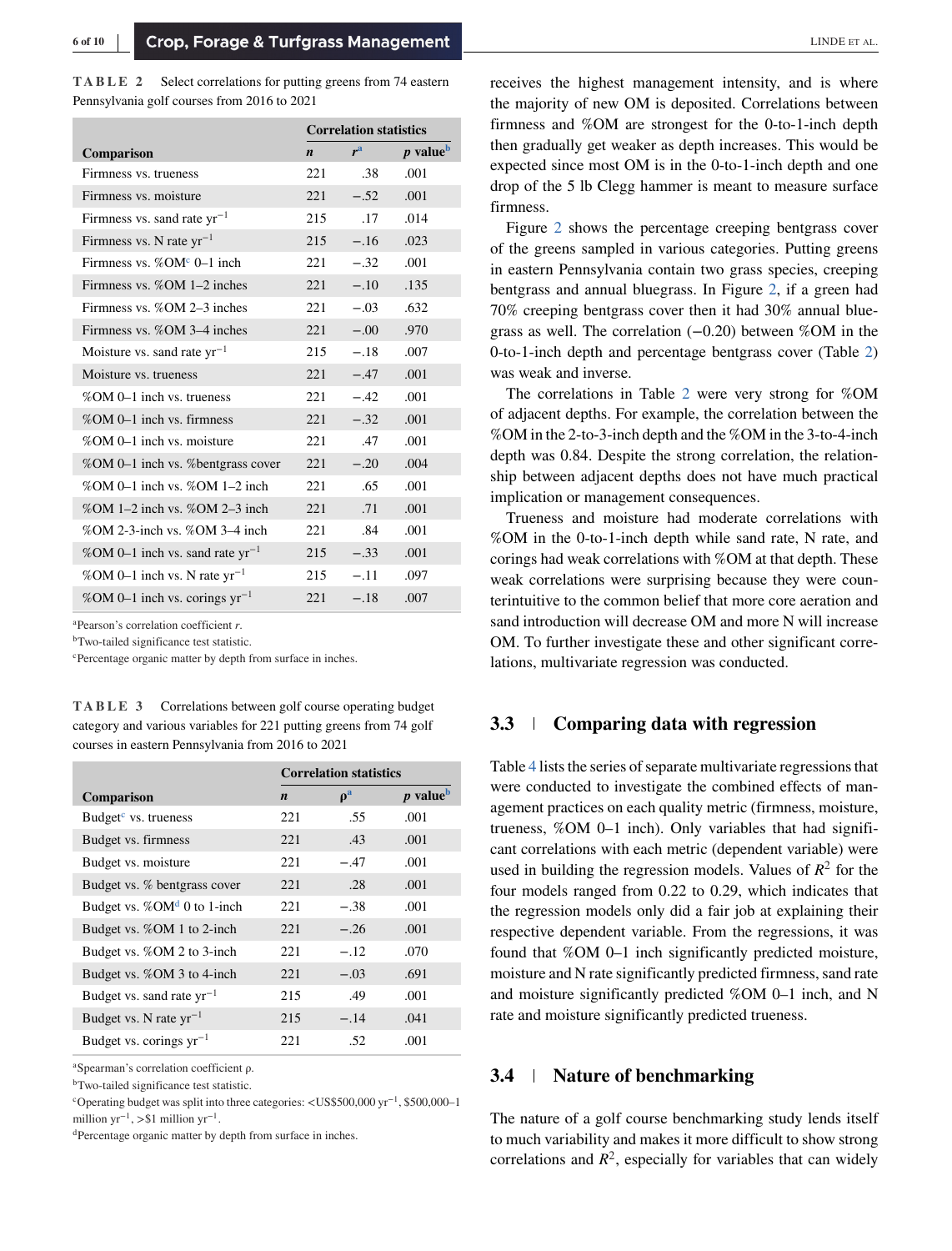<span id="page-6-0"></span>

**FIGURE 2** Percent creeping bentgrass cover category for 221 putting greens in eastern Pennsylvania from 2016 to 2021

|                         | <b>Dependent variable</b> |          |                 |          |            |                 |            |                 |  |
|-------------------------|---------------------------|----------|-----------------|----------|------------|-----------------|------------|-----------------|--|
|                         | <b>Moisture</b>           |          | <b>Firmness</b> |          |            | $%$ OM 0-1 inch |            | <b>Trueness</b> |  |
| Independent variable    | B <sup>a</sup>            | $SE_{R}$ | B               | $SE_{B}$ | B          | $SE_{R}$        | B          | $SE_{R}$        |  |
| Constant                | $20.46***$                | 1.87     | 81.48***        | 2.90     | $2.51*$    | 1.06            | $7.96***$  | 0.92            |  |
| $%OM$ 0-1 inch          | $2.08***$                 | 0.30     | $-0.24$         | 0.42     |            |                 |            |                 |  |
| Sand rate $yr^{-1}$     | $-0.02$                   | 0.05     | 0.01            | 0.05     | $-0.04***$ | 0.01            | 0.01       | 0.01            |  |
| Moisture                |                           |          | $-0.58***$      | 0.08     | $0.08***$  | 0.01            | $-0.06***$ | 0.01            |  |
| Firmness                |                           |          |                 |          | $-0.01$    | 0.01            | 0.01       | 0.01            |  |
| Corings $yr^{-1}$       | $-0.67$                   | 0.77     |                 |          | $-0.21$    | 0.16            | 0.15       | 0.12            |  |
| Nitrogen rate $yr^{-1}$ |                           |          | $-1.88***$      | 0.58     |            |                 | $-0.20^*$  | 0.81            |  |
| $R^2$                   | 0.22                      |          | 0.28            |          | 0.29       |                 | 0.26       |                 |  |
| N                       | 215                       |          | 212             |          | 215        |                 | 212        |                 |  |

**TABLE 4** Results from multivariate regressions for putting greens from 74 eastern Pennsylvania golf courses from 2016 to 2021

aB, unstandardized coefficient.

\*and \*\*\*, significant at the  $\alpha = .05$  and .001 levels, respectively.

vary during the season such as firmness, moisture content, and trueness. A one-time measure of these variables may not be representative of their typical levels throughout the growing season. Some possible sources of variability for this study included time and day of testing, rainfall or irrigation before testing, time since last cultivation or topdressing, sample preparation, time since mowing or rolling, age of the green, management practices, grass species, and soil composition. As a result, some findings can be counterintuitive. For example, a putting green that is high in OM near the surface, gets minimal coring and topdressing, and retains moisture like a sponge typically is soft and bumpy. However, there are times during the season that such a green will be firm and smooth, especially during dry-down periods and shortly after rolling. Typically, the most statistically robust and valid method to compare variables or treatments is to conduct a plot study with a carefully planned statistical design and analysis that attempt to limit variability. Therefore, when interpreting data for a benchmarking study, it's important to focus on general trends and obvious patterns in the data.

In a 2004 putting green benchmarking study in which 150 greens were sampled from 50 courses in New Zealand,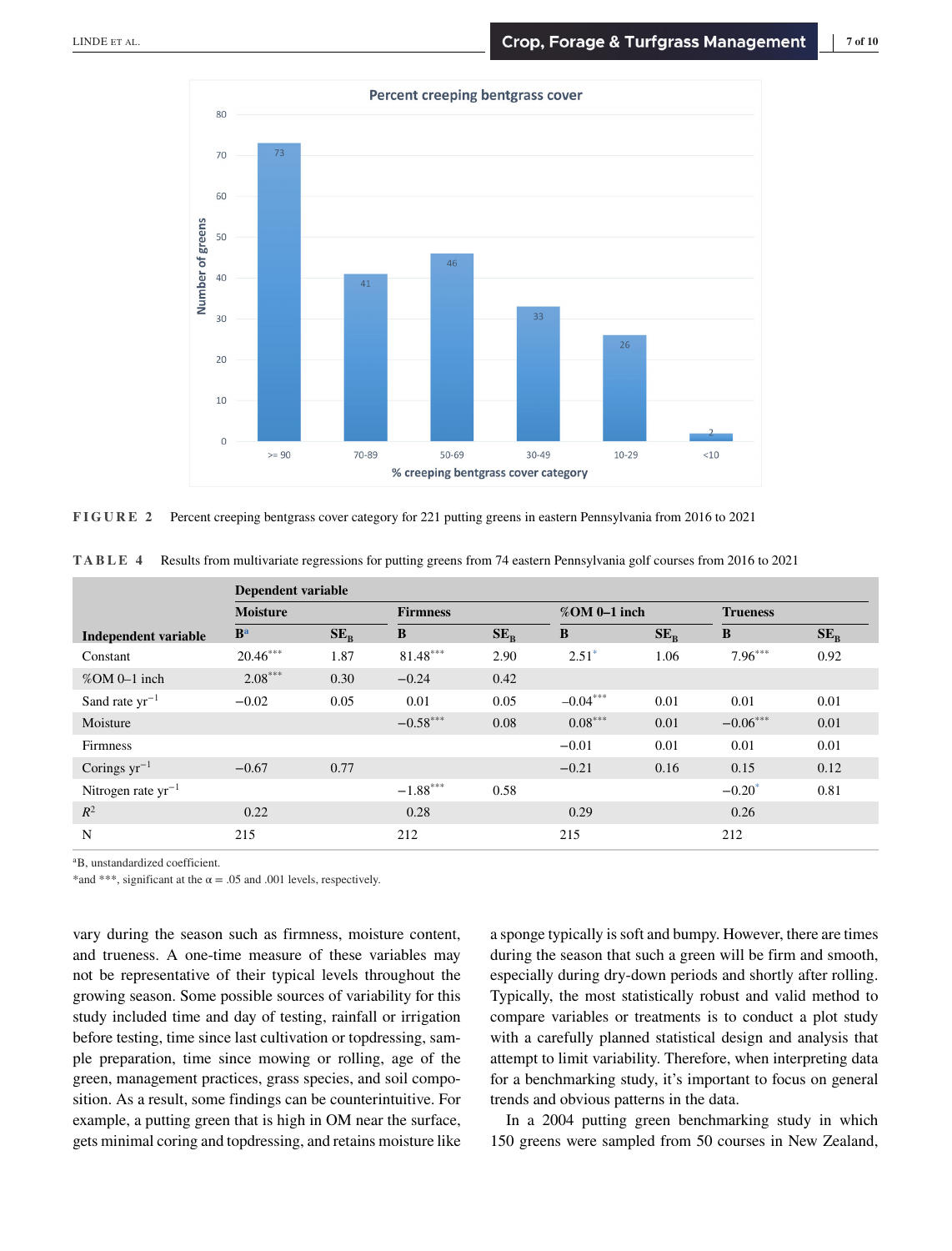

**FIGURE 3** Core aerations per year for 221 putting greens in eastern Pennsylvania from 2016 to 2021

Linde et al. [\(2011\)](#page-9-0) also found lower than expected  $R^2$  values. For example, they reported an  $R^2$  value of .44 between moisture and firmness data and stated that the relatively low  $R^2$ was mainly due to inherent variability caused by turf variety, verdure, thatch, mat, soil texture, and soil bulk density. They concluded that the potential variability caused by these factors made putting green firmness and moisture comparisons between golf courses less useful.

In their golf green benchmarking study, Schmid, Gaussoin, & Gaussoin [\(2014\)](#page-9-0) conducted multivariate regressions on variables that had significant correlations to OM. Their final regression model had an  $R^2$  of .572 with bentgrass cultivar, topdressing frequency, cultivation frequency, and putting green age being the significant predictors in the model. They commented that their model's  $R^2$  value of .572 was indicative of the complex parameters involved. However, they were able to identify several management practices–including sand topdressing and soil cultivation–that significantly affected OM.

#### **3.5 Core aerations**

The number of core aerations (corings) per year are listed in Figure 3 and Table [1.](#page-3-0) The majority (70%) of greens were core aerated twice per year. Of the 63 greens that received 0 or 1 corings per year, 48 (76%) were from budget category no. 1 (*<*\$500,000 per year). Of the 57 greens in budget category no. 3, 54 (95%) were core aerated twice per year and 3 (5%) were done four times per year. The correlation between budget and corings was 0.52 (Table [3\)](#page-5-0). Therefore, the amount of corings increased with budget.

Sand dustings were defined as light topdressings of sand as opposed to a heavy topdressing after core aeration. Of the 221 greens, 136 (61%) greens received regular sand dustings while 85 (38%) did not. Of those 85 greens that did not get dustings, 49 (58%) were from budget category no. 1. Also, 54 of 57 (95%) greens in budget category no. 3 received regular sand dustings. The results from the number of corings and dustings are not surprising in that courses with the higher budgets are doing the most coring and dusting. In addition, the averages in Table [1](#page-3-0) and correlations in Table [3](#page-5-0) show some relationship trends such as higher budget courses have greens that are truer, drier, firmer, lower in OM, use less N, and introduce more sand than lower budget courses. This data can be useful by superintendents to help get more resources or justify their maintenance practices.

# **3.6 Is there an ideal percentage organic matter?**

This study did provide some insight on the ideal range of OM in an eastern Pennsylvania putting green. Only 42 (19%) of the 221 greens had %OM levels in the 0-to-1-inch depth  $\geq$ 4% and only 67 (30%) had levels  $\geq$ 3%. Therefore, most greens (154; 70%) had OM levels less than the USGA's standard recommendation of 3–4% in the upper rootzone (Moeller & Lowe, [2016\)](#page-9-0). However, as stated by Moeller and Lowe, there are instances in which some putting greens might perform well at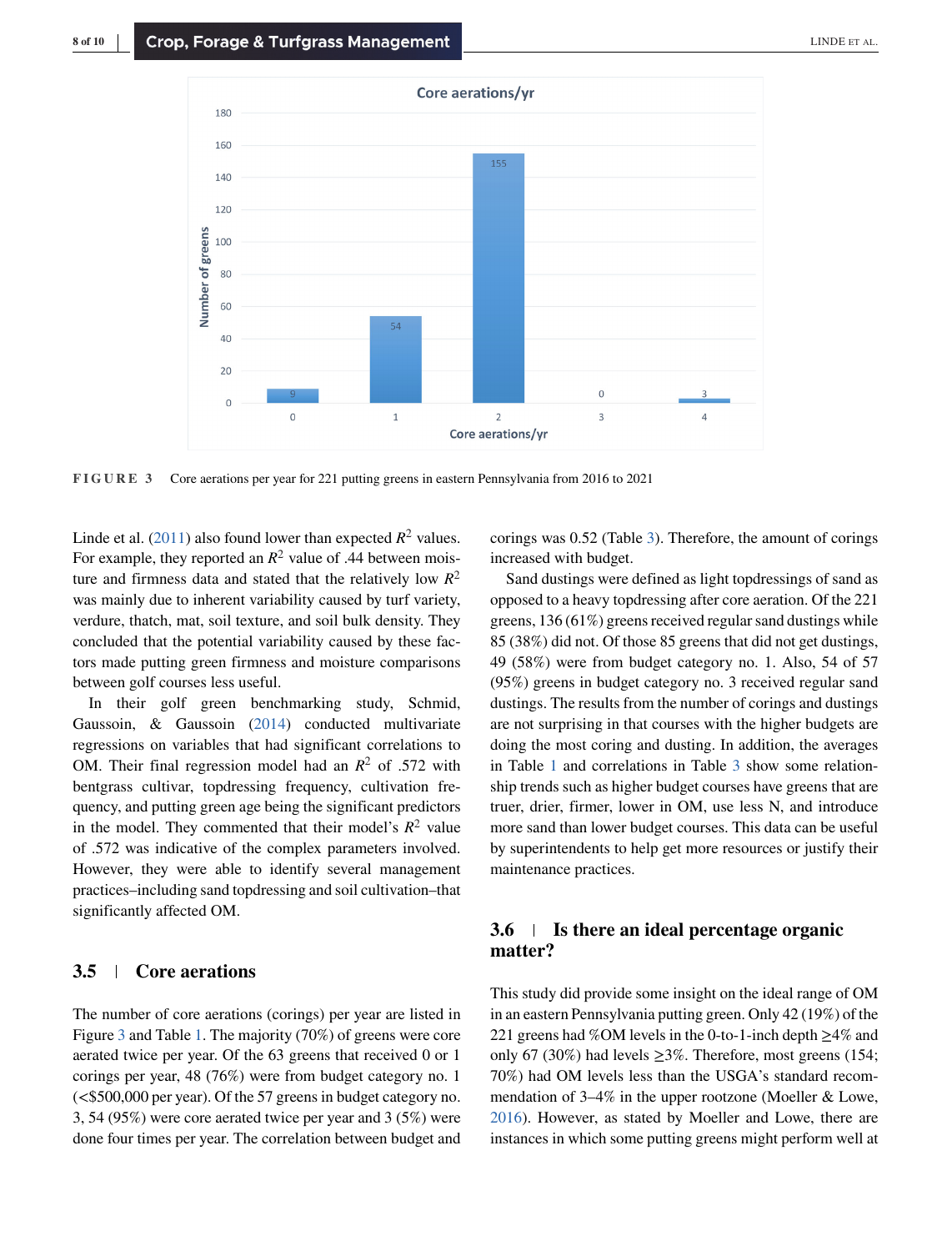one level of OM while others experience problems. Organic matter lab data should not be the sole factor guiding management programs (Moeller & Lowe, [2016\)](#page-9-0).

## **3.7 How much sand was introduced?**

Unfortunately, there is not a consistent term used by authors to represent sand applied to a putting green. The most common terms are topdressing and sand topdressing. In addition, some authors do not indicate whether their definition of topdressing includes sand addition by all methods or just topdressing. For this study, the term sand introduction was used instead of topdressing. Today, topdressing is one of various methods to introduce sand into a putting green. The others include backfilling aeration holes and grooves, injection, and drill and fill cultivation. In addition, most superintendents are using 100% sand for these procedures.

The average sand introduction rate was  $15 \text{ ft}^3$  sand 1,000 ft<sup>-2</sup> yr<sup>-1</sup> with a range from 1 to 67 (Table [1\)](#page-3-0). Only 6 of 221 greens (two courses) had rates greater than the 40– 50 ft<sup>3</sup> sand 1,000 ft<sup>-2</sup> yr<sup>-1</sup> recommendation by the USGA originally stated in 2004. A more recent recommendation published by the USGA is 25–35 ft<sup>3</sup> sand 1,000 ft<sup>-2</sup> yr<sup>-1</sup> (Whitlark & Thompson, [2019\)](#page-9-0) which included sand additions from all methods. Only 21 greens (seven courses) had rates  $>25$  ft<sup>3</sup>. In 2005, Vermeulen and Hartwiger reported the results of a USGA topdressing study that surveyed 10 or more superintendents of well-maintained golf courses within each USGA regional office. They reported an average of 16 ft<sup>3</sup> topdressing 1,000 ft<sup>-2</sup> yr<sup>-1</sup> (range = 7–26) for the Mid-Atlantic regional office based in eastern Pennsylvania and an average of 27 ft<sup>3</sup> topdressing 1,000 ft<sup>-2</sup> yr<sup>-1</sup> (range = 14–51) for the Mid-Atlantic regional office based in western Pennsylvania. The average sand introduction rate for budget category no. 3 ("well-maintained" courses) in the current study was 21 ft<sup>3</sup> sand 1,000 ft<sup>-2</sup> yr<sup>-1</sup> with a range from 7 to 67. Schmid, Gaussoin, & Gaussoin [\(2014\)](#page-9-0) reported that greens receiving an annual sand topdressing rate of at least  $20 \text{ ft}^3$ topdressing 1,000 ft−<sup>2</sup> yr−<sup>1</sup> were consistently *<*3.3% OM. Even after comparing the results from these studies, there still is no optimal sand rate per year that can be recommended. Optimal rates of sand depend on the quality of the growing environment (growth rate) and the length of the growing season (Whitlark & Thompson, [2019\)](#page-9-0). A common recommendation today is to match the sand rate with the growth rate in order to dilute the OM (Whitlark & Thompson, [2019\)](#page-9-0). The sand introduction data from this study do provide some general insight to superintendents especially in eastern Pennsylvania.

## **3.8 Could too much sand be introduced?**

To provide more insight on whether eastern Pennsylvania superintendents could be introducing too much sand into greens, data from 20% (44) of the greens with the lowest OM in the 0-to-1-inch depth were analyzed more closely. The green with the lowest  $%$ OM (0.6%) in the 0-to-1-inch depth was a 9-month-old USGA green. The 44 greens had *<*1.8%OM in the 0-to-1-inch depth. Of those 44 greens, 10 were from budget category no. 1, 18 from category no. 2, and 16 from category no. 3. In addition, 25 of the 44 greens (57%) received regular dustings. The construction categories of the 44 greens were 26 (59%) USGA greens, 9 (20%) sandcapped, and 9 (20%) California-style. The average sand introduced for the 44 greens was 18 ft<sup>3</sup> sand 1,000 ft<sup>-2</sup> yr<sup>-1</sup> while the average for all greens was 15 ft<sup>3</sup> sand 1,000 ft<sup>-2</sup> yr<sup>-1</sup>. The average N applied was 2.5 lb N 1,000 ft<sup>-2</sup> yr<sup>-1</sup> for the 44 greens and 2.4 lb N 1,000 ft<sup>-2</sup> yr<sup>-1</sup> for all greens. The average firmness was slightly higher (65 gmax) than for all greens (62 gmax) and the average moisture content was drier (21%) than for all greens (25%). From analyzing 20% of the greens with the lowest %OM in the 0-to-1-inch depth, it is difficult to conclude whether some superintendents could be introducing too much sand. To date, there is still only anecdotal reports from superintendents and consultants that introducing too much sand might lead to symptoms of poor moisture and nutrient retention and surface instability. This study did provide one such report that applying too much sand can lead to poor moisture retention. The superintendent at one course tested in this study had been aggressively introducing sand into the greens the past few years and reported the highest sand rate in the study of 67 ft<sup>3</sup> sand 1,000 ft<sup>-2</sup> yr<sup>-1</sup>. The OM levels for the three greens tested were very low for mature greens and ranged from 1 to 1.2%. During the next year, the superintendent reported that various greens had symptoms of doughtiness shortly after rainfall and was considering ways to improve moisture retention. Therefore, until there is more research on the effects of high rates of sand introduction, superintendents that do high amounts of cultivation and sand introduction should be aware of the associated symptoms.

# **4 RECOMMENDATIONS**

From this putting green benchmarking study, superintendents in eastern Pennsylvania should have more insight on the ideal range for OM, sand introduction, N, core aerations, and dustings. They can compare their greens to others in similar categories and use the results to help justify more or fewer resources and/or maintenance practices. In addition, if